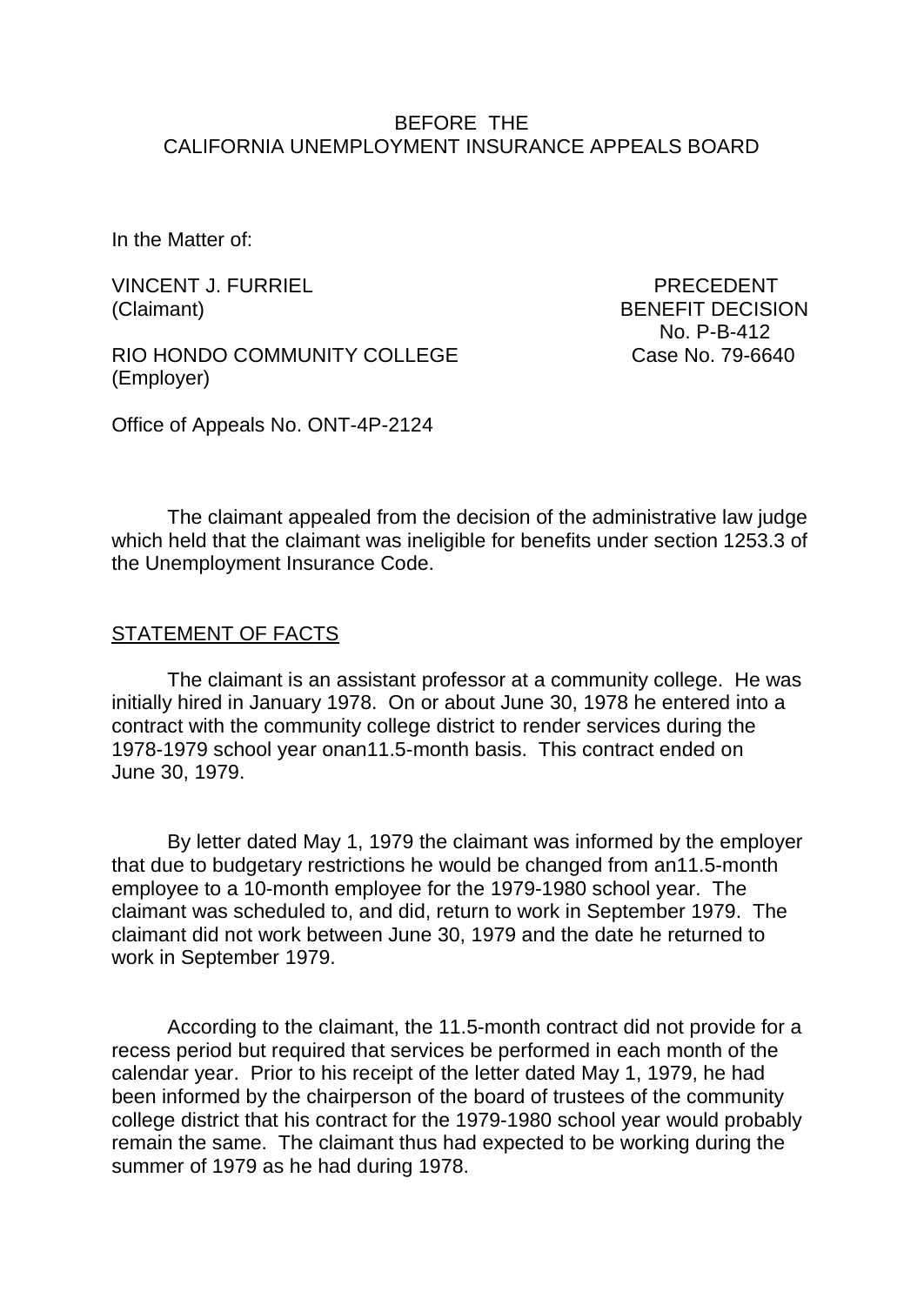The claimant filed a claim for benefits effective July 1, 1979. The Department issued a determination holding that the claimant had been laid off for lack of work. The employer appealed to an administrative law judge, who held that since the claimant had reasonable assurance of returning to work in the 1979-1980 school year, he was ineligible for benefits under section 1253.3 of the code.

# REASONS FOR DECISION

Section 1253.3 of the Unemployment Insurance Code provides in part as follows:

"(a) Notwithstanding any other provision of this division, unemployment compensation benefits, extended duration benefits, and federal-state extended benefits are payable on the basis of service to which Section 3309(a)(1) of the Internal Revenue Code of 1954 applies, in the same amount, on the same terms, and subject to the same conditions as such benefits payable on the basis of other service subject to this division, except as provided by this section.

"(b) Benefits specified by subdivision (a) of this section based on service performed in the employ of a nonprofit organization, or of any public entity as defined by Section 605, with respect to service in an instructional, research, or principal administrative capacity for an educational institution shall not be payable to any individual with respect to any week which begins during the period between two successive academic years or terms or, when an agreement provides instead for a similar period between two regular but not successive terms, during such period, or during a period of paid sabbatical leave provided for in the individual's contract, if the individual performs such services in the first of such academic years or terms and if there is a contract or a reasonable assurance that such individual will perform services in any such capacity for any educational institution in the second of such academic years or terms."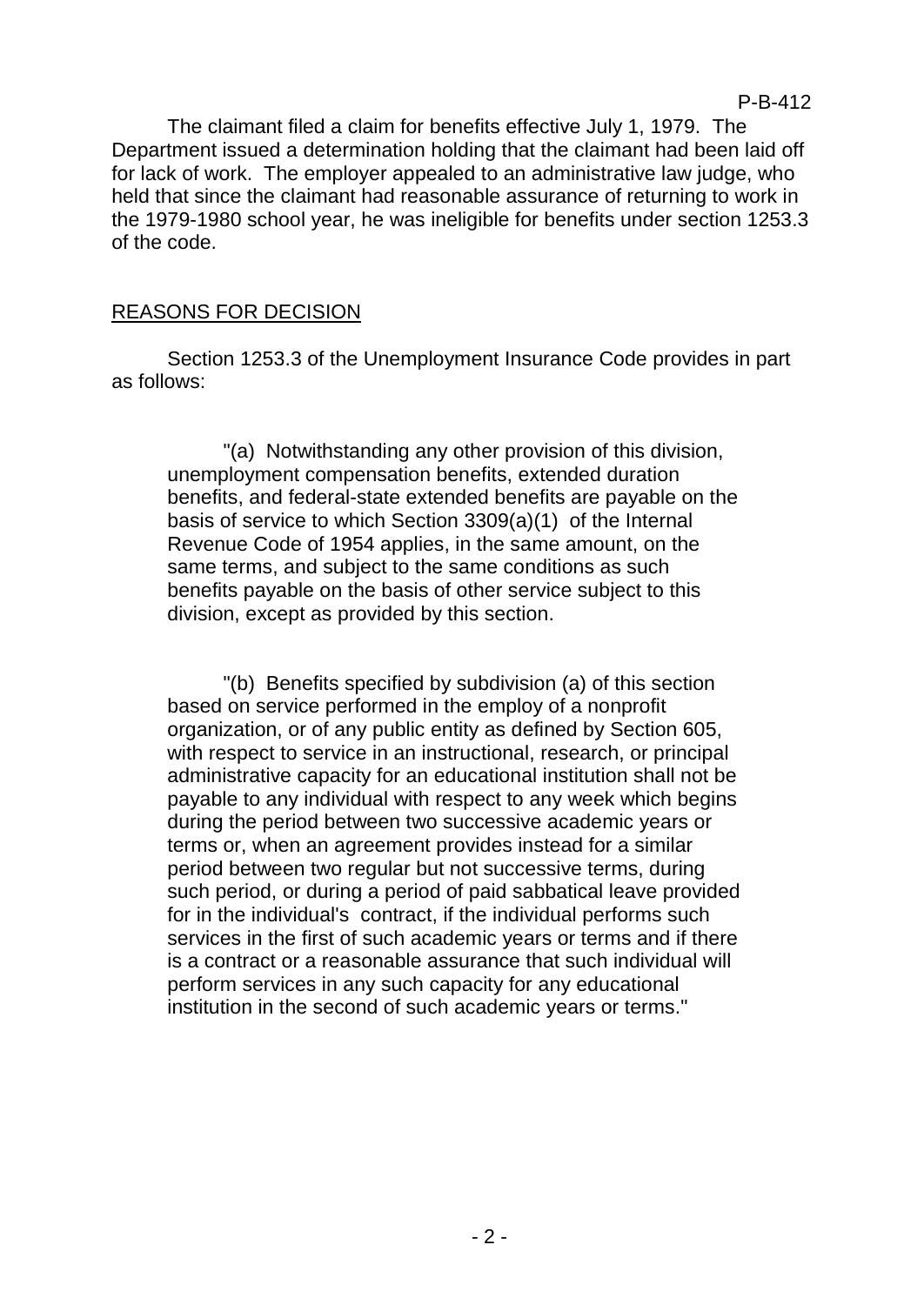#### P-B-412

Section 1253.3 (b) was patterned after section 3304(a)(6)(A) clause (i) of the Federal Unemployment Tax Act, as enacted by Public Law 94-566, which provides in part as follows:

"(i) with respect to services in an instructional, research, or principal administrative capacity for an educational institution to which section 3309(a)(1) applies, compensation shall not be payable based on such services for any week commencing during the period between two successive academic years or terms (or, when an agreement provides instead for a similar period between two regular but not successive terms, during such period) to any individual if such individual performs such services in the first of such academic years (or terms) and if there is a contract or reasonable assurance that such individual will perform services in any such capacity for any educational institution in the second of such academic years or terms, . . . . "

Review of the congressional debates on Public Law 94-566 and earlier legislation satisfies us that the intent of Congress in enacting such legislation was to deny benefits to those school employees who are normally off work during summer recess or summer vacation periods. However, it was not the intent of Congress to deny benefits to year-round employees or those regularly scheduled for summer work who, due to the cancellation of normal or scheduled summer work, became unemployed. (Congressional Record, September 29, 1976, Vol. 149, Part II, H11615-6.) (See also Congressional Records, September 29, 1976, Vol. 122, No. 149, S17013-4; September 29, 1976, Vol. 122, No. 149, S17022-3; October 1, 1976, Vol. 151, Part II, H12172.)

In this respect, the intent of Congress has been followed and applied in numerous cases arising out of cancellation of 1978 summer sessions following passage of Proposition 13 and the concomitant reduction of funds available to school districts. During the summer of 1978, the Employment Development Department and the United States Department of Labor reevaluated the applicability of section 1253.3 to professional and nonprofessional school employees who were scheduled to teach or work during the 1978 summer school session. It was concluded, after an analysis of the Congressional Record, that it was not the intent of Congress to deny benefits to those scheduled for summer work who became unemployed due to cancellation of the summer session.